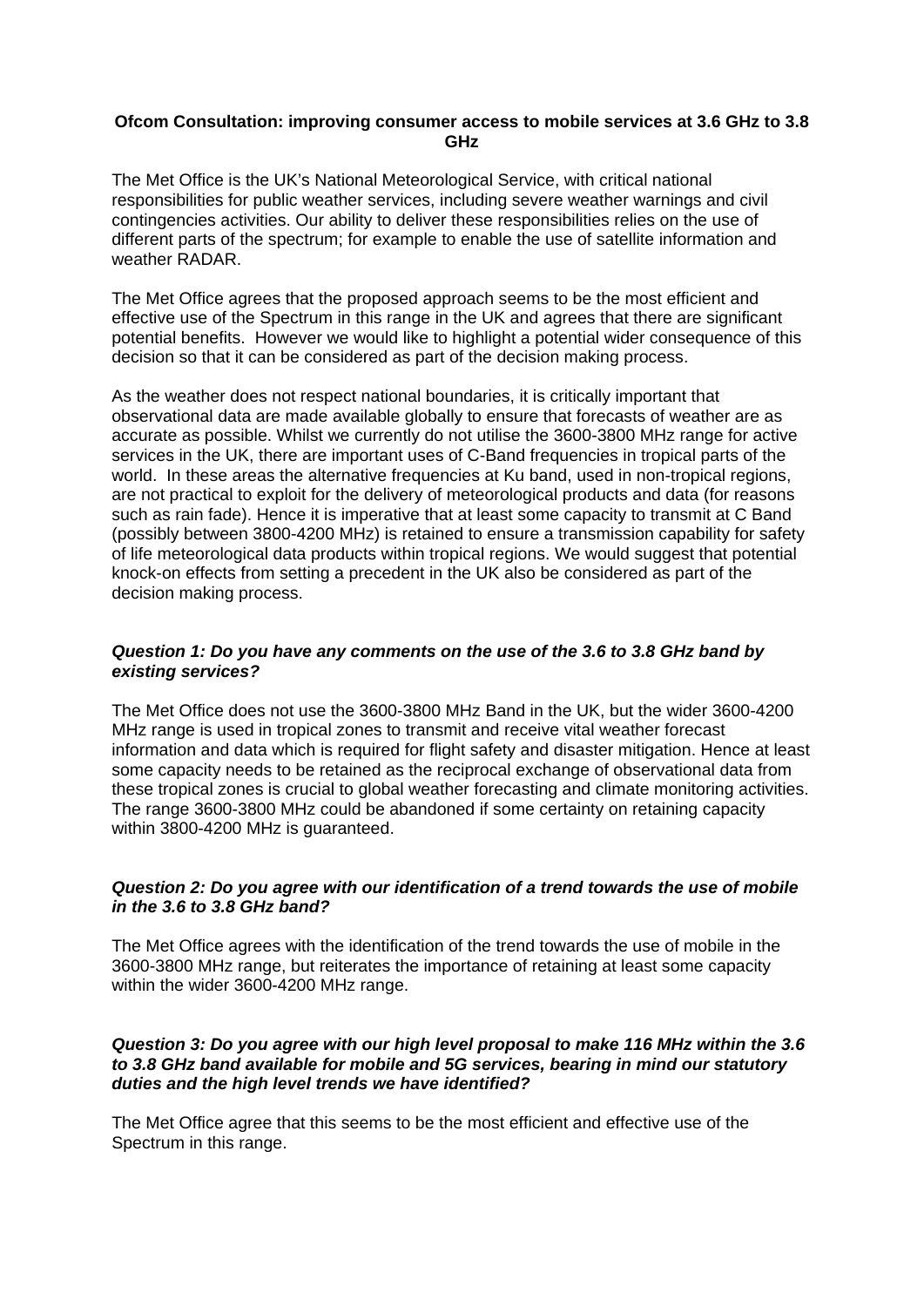### *Question 4: Do you agree with our general approach regarding spectrum currently licensed to UK Broadband?*

The Met Office agrees with the general approach.

## *Question 5: Do you agree with our assumptions, methodology, and conclusions with regards to potential coexistence between mobile and existing fixed links and satellite earth stations? Please refer to annex 5 for further details.*

The Met Office agrees with the assumptions, methodology and a conclusion for the UK, but once again, it is important to consider the global implications. In tropical areas of the world the exploitation of alternative frequencies, such as Ku bands, for transmission of meteorological data and products is not feasible. This is due to the intensity of storms in those regions and issues with 'rain fade' of signals at the higher frequencies. As such, if Europe were to adopt the whole range 3600-4200 MHz for Mobile, to the exclusion of all satellite capacity in that range, other ITU regions may be tempted to do similar to realise global harmonisation. This threatens the delivery of data and products to tropical regions which could in turn jeopardise the global exchange of meteorological data vital to running global weather models and climate monitoring activities. Hence we need to consider the longer term implications of such a policy. If, however, the retention of adequate capacity within the 3800-4200 MHz range is guaranteed, then the abandonment of 3600-3800 MHz would seem a sensible way to proceed.

## *Question 6: Do you have a view on any of the two options we identified?*

The Met Office agrees that the potential benefits to UK citizens are huge if it enabled the UK to be a leader in this field. At the same time, the assumption that relatively light use within a Spectrum band automatically equates to a use which can be removed, could have significant impacts on future investment decisions. This impact could be on both the decisions made by current incumbents of the band and other technology companies who have chosen to deploy within certain Spectrum bands.

*Question 7: Do you have any quantitative evidence on the costs and benefits associated with the options? This include costs for existing users and/or consumers of existing services associated with potential changes, and benefits to UK consumers in gaining access to mobile services in this band.* 

The Met Office offers no comment on this issue.

*Question 8: Do you have any other suggestions that would allow widespread 5G availability using the 3.6 to 3.8 GHz band across the UK while allowing certainty for at least some existing users to continue to provide the benefits currently provided by use of the 3.6 to 3.8 GHz band?* 

The Met Office offers no comment on this issue.

# *Question 9: Do you have any comments in relation to these proposals?*

The general tenure of this proposal, that light use of a particular band may mean that current incumbents could be removed in future will add to uncertainty in some sectors, particularly